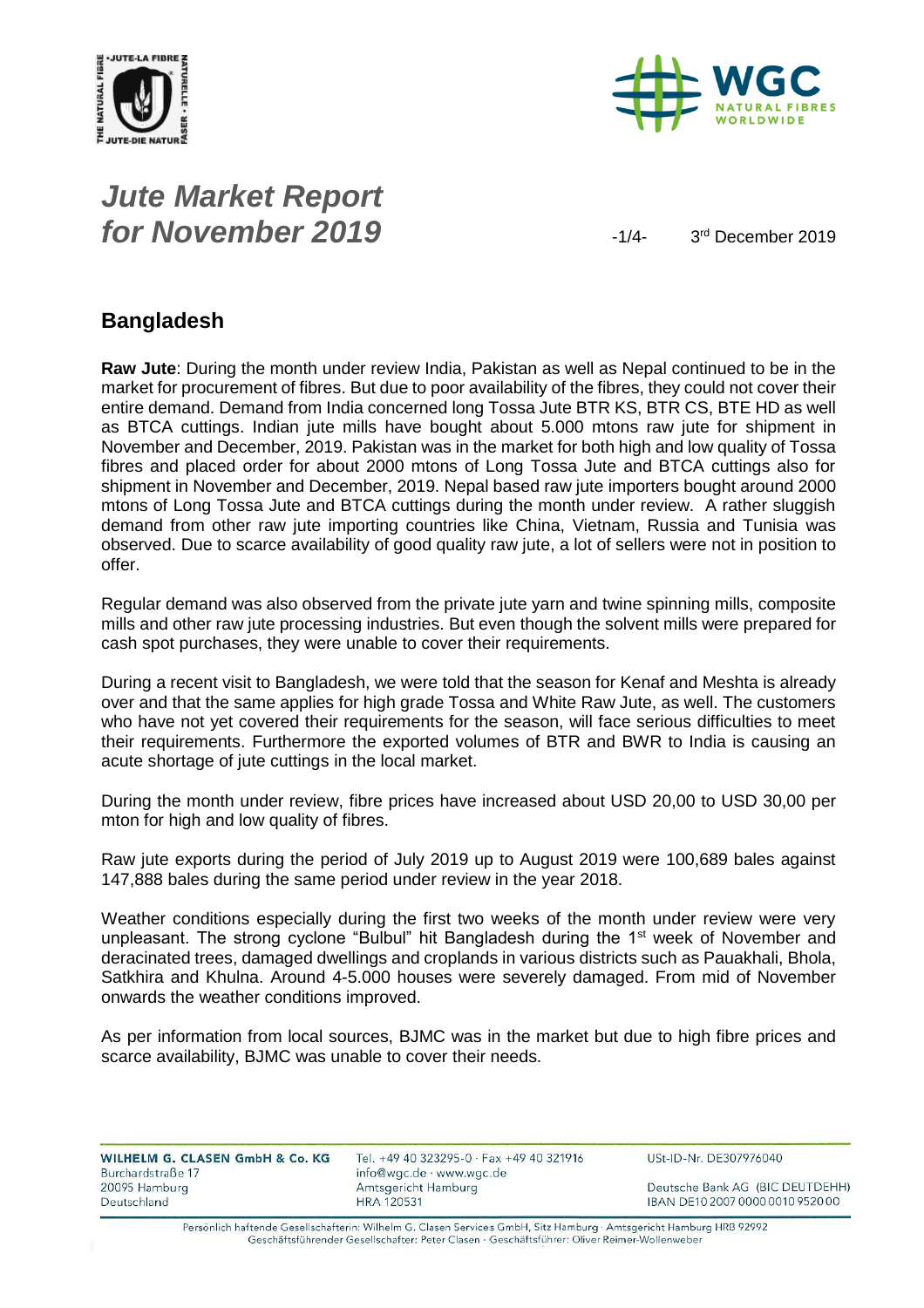



# *Jute Market Report for November 2019*  $\frac{3}{4}$

3<sup>rd</sup> December 2019

**Jute Yarn and Twine**: A regular export demand of high quality jute yarn and twine from the major importing countries like Turkey and Iran is reported for the month under review. Both countries were in the market for high and medium quality jute yarns and twines. Regular import demand has been observed from other importing countries like India, China, Vietnam, Indonesia, Japan, Europe, USA, Uzbekistan and Middle East countries.

Demand from local market for both Hessian and Sacking Quality was steady. During the month under review export prices increased on the average by about USD 40,00 per mton.

Due to the scarce availability of proper quality raw jute and the consequential increase of market prices, which is expected to continue throughout the season, one has to assume that the prices for jute yarns and twines will continue to increase until next crop. Local jute mill owners told us that they cannot remember having experienced a similar situation before.

The local jute yarn and twine spinning mills are booked up to January 2020, but according to local sources certain mills will face difficulties to continue their production in full swing, due to the acute raw material crisis. Factories that have not yet covered their demand in large parts, might be forced to reduce their production later this season.

**Jute Goods**: During the month under review export demand of finished goods, both Hessians and Sackings increased compared to previous months. Especially buyers from Africa, Europe and USA placed bigger orders. The export demand from other countries like China, Vietnam, Japan. Australia and Middle East countries was on an average level. India was regularly in the market as buyer of unstitched Binola and B-twill bags.

During the month under review there was regular export demand for Carpet Backing Cloth from importing countries in Europe, Australia and New Zealand. Local demand for hessians and sackings increased in comparison to the demand ruling in October 2019.

Export prices increased for the following qualities of

| Hessians:     | about $2 - 3\%$ |
|---------------|-----------------|
| Sackings JBA: | about $2 - 3\%$ |
| CBC:          | about 2 %       |

The Bangladesh Jute Spinners Association published a circular on July 31<sup>st</sup>, 2019 and sent a reminder to all member on November  $20<sup>th</sup>$ , 2019 which states that from January 1<sup>st</sup>, 2020 no business transactions shall be allowed except businesses against irrevocable confirmed L/C payment or payment received in advance. This action is taken in order to avoid the risk of foreign buyers defaulting on contracts.

WILHELM G. CLASEN GmbH & Co. KG Burchardstraße 17 20095 Hamburg Deutschland

Tel. +49 40 323295-0 · Fax +49 40 321916 info@wgc.de · www.wgc.de Amtsgericht Hamburg **HRA 120531** 

USt-ID-Nr. DE307976040

Deutsche Bank AG (BIC DEUTDEHH) IBAN DE10 2007 0000 0010 9520 00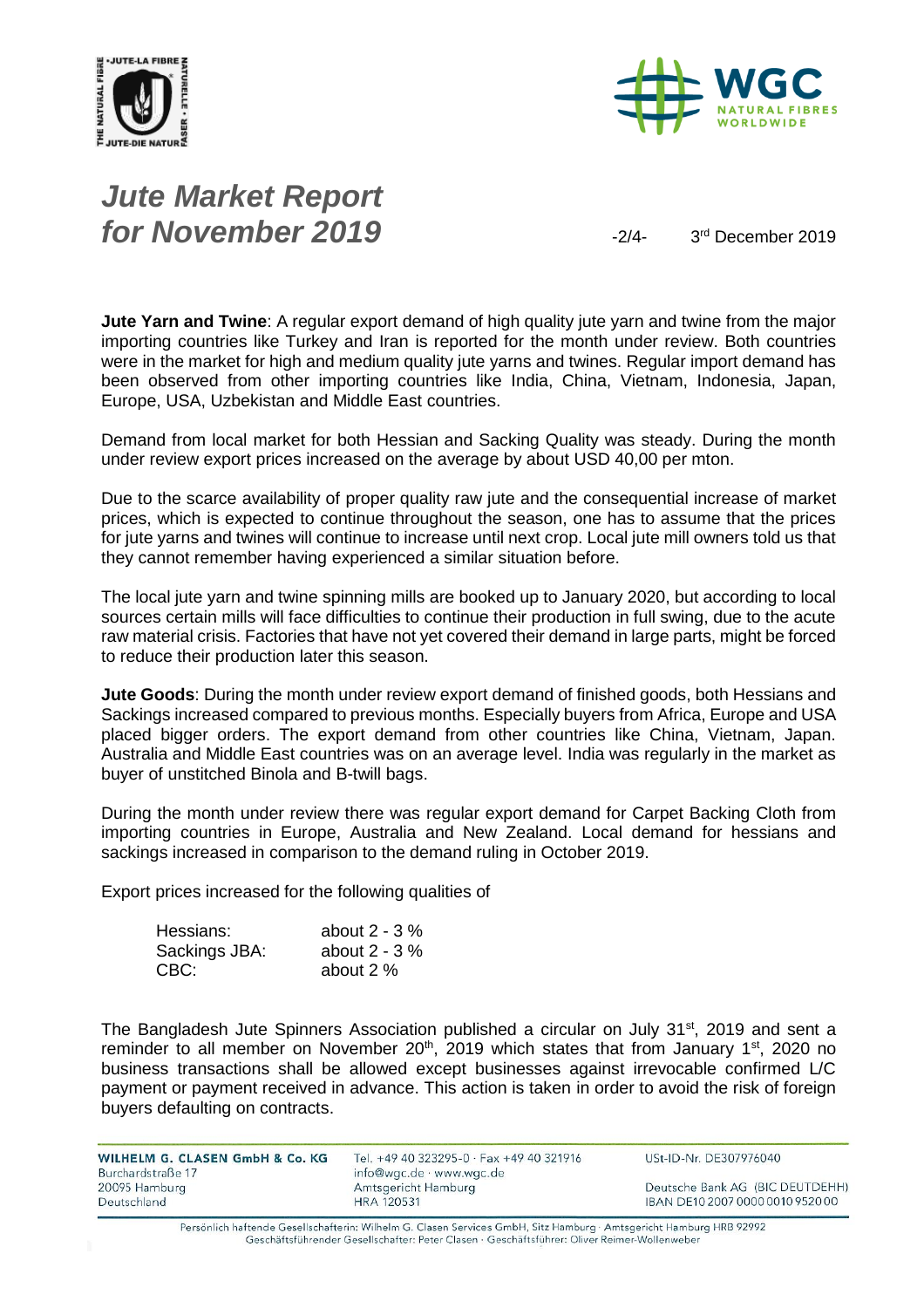



# *Jute Market Report for November 2019*  $\frac{3}{4}$

3<sup>rd</sup> December 2019

Latest news: On November 13<sup>th</sup>, the Ministry of Textiles and Jute (MoTJ) has sought a fresh allocation of over BDT 11 Billion from the government for the state-run Bangladesh Jute Mills Corporation (BJMC). Of the amount BDT 10 Billion will be spent for jute procurement by the BJMC and BDT 1,3 billion for payment of wages and allowances of workers of the state regency. Currently, jute traders, labourers and other staffers have been forming human chains demanding payment of their dues. The mills under BJMC have financially gone broke. For this reason, the employees are also in trouble, a BJMC official said. At present BJMC is the biggest employer in the industrial sector and provides direct jobs to about 70,000 workers as well as 5,500 officers.

On November 25<sup>th</sup>, state-owned jute mill workers brought out a hunger procession in Khalishpur industrial area in Khulna. The procession ended at the Platinum Jute Mills Gate. A seven-day agitation programme was announced under the banner of "State-owned Jute Mill Collective Bargaining Association (CBA) and Non-CBA Sangram Parishad". They announced programmes of symbolic hunger strike on November  $27<sup>th</sup>$ , demonstration procession on December  $2<sup>nd</sup>$ , strike on December  $3^{rd}$ , gate meeting on December  $8^{th}$  and hunger strike on December 10<sup>th</sup> ath their respective mill gate. The workers demanded the implementation of wages commission, cancellation of public private partnership (PPP), payment of PF and gratuity of retired workers, employees and officers, regular payment of weekly wages to workers and realisation of workers' interest in the issue of jute season. As per official statements, the government is will try to fulfil the demand of the workers.

Users of Chattogram (formerly Chittagong) Port alleged that a section of port officials, employees and equipment operators were taking bribes, harassing them and wasting time. Speaking at a public hearing at the auditorium of Chattogram Port Authority (CPA), they also complained that irregularities are committed during the delivery of goods and containers from the port and also during loading, unloading and transfer of goods and containers inside the port. ACC Commissioner (investigation) AFM Aminul Islam, also the chief guest at the programme, directed the CPA Chairman to investigate the allegations and submit reports to the graft watchdog within a stipulated time. He stressed the need for strong monitoring of the activities of the field-level officials and employees. CPA Chairman Rear Admiral Zulfiqur Aziz said services of the port have improved over the last few years due to several steps taken by them. He assured the port users of resolving the prevailing problems.

#### **India**

**Raw Jute**: JBA quotations increased during the month under review up to TD-4 IRs 5.200,00 and TD-5 IRs 4.850,00 per 100 kg.

**Jute Yarn**: During the month under review there were not much activities on the jute yarn market in India.

| WILHELM G. CLASEN GmbH & Co. KG    | Tel. +49 40 323295-0 · Fax +49 40 321916        | USt-ID-Nr. DE307976040           |
|------------------------------------|-------------------------------------------------|----------------------------------|
| Burchardstraße 17<br>20095 Hamburg | info@wgc.de · www.wgc.de<br>Amtsgericht Hamburg | Deutsche Bank AG (BIC DEUTDEHH)  |
| Deutschland                        | <b>HRA 120531</b>                               | IBAN DE10 2007 0000 0010 9520 00 |